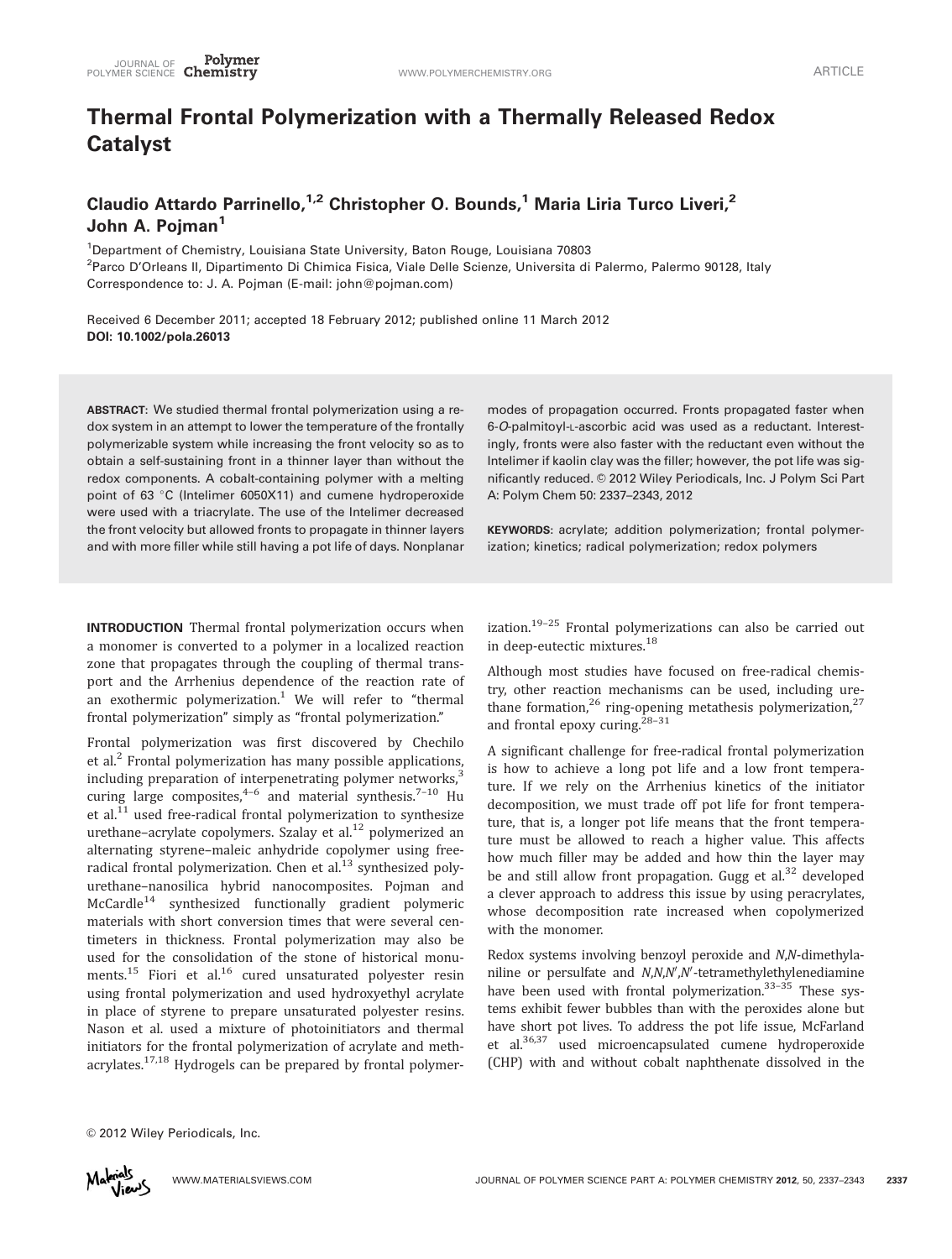

SCHEME 1 Schematic production of free radicals produced by the change in the oxidation state of the metal. A radical is released with each sequential oxidation–reduction cycle. Transition metals like Co<sup>2+</sup>, Fe<sup>2</sup>, and Mn<sup>2+</sup> can be oxidized to Co<sup>3+</sup>, Fe<sup>3+</sup>, and  $Mn^{3+}$ , respectively. Reductants such as 6-O-palmitoyl-L-ascorbic acid can reduce the metal by the donation of an electron.

monomer. Hydroperoxides are used with cobalt naphthenate in the curing of unsaturated polyester resin.38

Scheme 1 shows a redox initiation system with CHP as the oxidant and 6-O-palmitoyl-L-ascorbic acid as the reductant for the oxidized metal. In normal (nonredox) thermal frontal polymerization, the initiator is heated until an oxygen–oxygen bond homolytically cleaves producing two free radicals. This bond can also be cleaved to form two free-radical initiator species by the donation of an electron from a transition metal such as  $\mathrm{Cr^{2+}}$ ,  $\mathrm{V^{2+}}$ ,  $\mathrm{Ti^{2+}}$ ,  $\mathrm{Co^{2+}}$ ,  $\mathrm{Fe^{2+}}$ , or  $\mathrm{Mn^{2+}}$ .  $^{39}$ 

The main goal of this research was to perform radical redox frontal polymerization using the transition metal cobalt to allow propagation with more filler loading and in thinner layers than peroxide systems alone. Achieving this goal might allow adhesives and coatings based on frontal polymerization.<sup>40</sup> The cobalt used in this research was contained in the polymer, Intelimer 6050X11. The cobalt is encapsulated within an Intelimer polymer, which is synthesized to have crystalline side chains in which cobalt-containing moieties are trapped. The crystalline portions of the Intelimer polymer become amorphous once heated beyond 65 °C. Once the polymer takes on the amorphous form, the cobaltcontaining moiety is exposed and can react with the hydroperoxide. The Intelimer 6050X11 is 2% by weight of cobalt.<sup>40,41</sup>

## EXPERIMENTAL

All the chemicals were used as received. Trimethylolpropane triacrylate (TMPTA-n) technical grade, CHP 80%, 6-Opalmitoyl-L-ascorbic acid, and benzoin 98% were obtained from Sigma-Aldrich. Calcium carbonate was obtained from Merck; kaolin clay (Polygloss 90) was obtained from Huber Materials; and Intelimer 6050X11 was obtained from Air Products. The structures of all chemicals are presented in Figure 1.

All frontal polymerization experiments were carried out at ambient temperature and pressure. Initially, the thermal

initiator (CHP) was dissolved in the monomer (TMPTA) by mixing the two liquid components in an 80-mL beaker. The solid filler component (Polygloss 90) was then added to the solution. The components were mixed by hand using a stir rod. For the systems containing the Intelimer 6050X11, this component was added next to the mixture. For the redox systems containing both the Intelimer 6050X11and reducing agent, the Intelimer 6050X11 was added first followed by the addition of the reductant (6-Opalmitoyl-L-ascorbic acid or benzoin). Finally, all of the components were thoroughly mixed. Each viscous mixture was then poured into one of the two molds that had the following dimensions: 15 cm long  $\times$  1.7 cm wide  $\times$  0.70 cm deep or 15 cm long  $\times$  1.7 cm wide  $\times$  0.35 cm deep. The mold was prepared by gluing two or four wooden tongue depressors (depending on the desired thickness) on top of one another using wood glue. After molding, a soldering iron was applied to the end of the strip until a polymerization front started.

The front temperature was measured by placing a type "K" thermocouple wire at multiple points along the strip. An average front temperature was then calculated. This average front temperature was the reported front temperature for each experiment. A movie of each front was recorded and then analyzed to determine the front velocity. The reproducibility was  $\pm 10\%$ .

For the systems producing the 0.70-cm-thick samples, a concentration of 3 phr (parts per hundred resin) CHP was dissolved in 20 g of monomer (TMPTA) followed by the addition of various amounts of kaolin clay (Polygloss 90). The components were vigorously mixed with a glass stir rod to form a putty-like consistency. The amount of Polygloss 90 added was varied from 35 to 80 phr. All of the molar ratios for the Intelimer were calculated with respect to CHP, whereas the molar ratios for the reductant species were calculated with respect to the cobalt metal. Depending on the trial, the following components were added to the reaction mixture: Intelimer 6050X11 (0.5: 1 molar ratio), Intelimer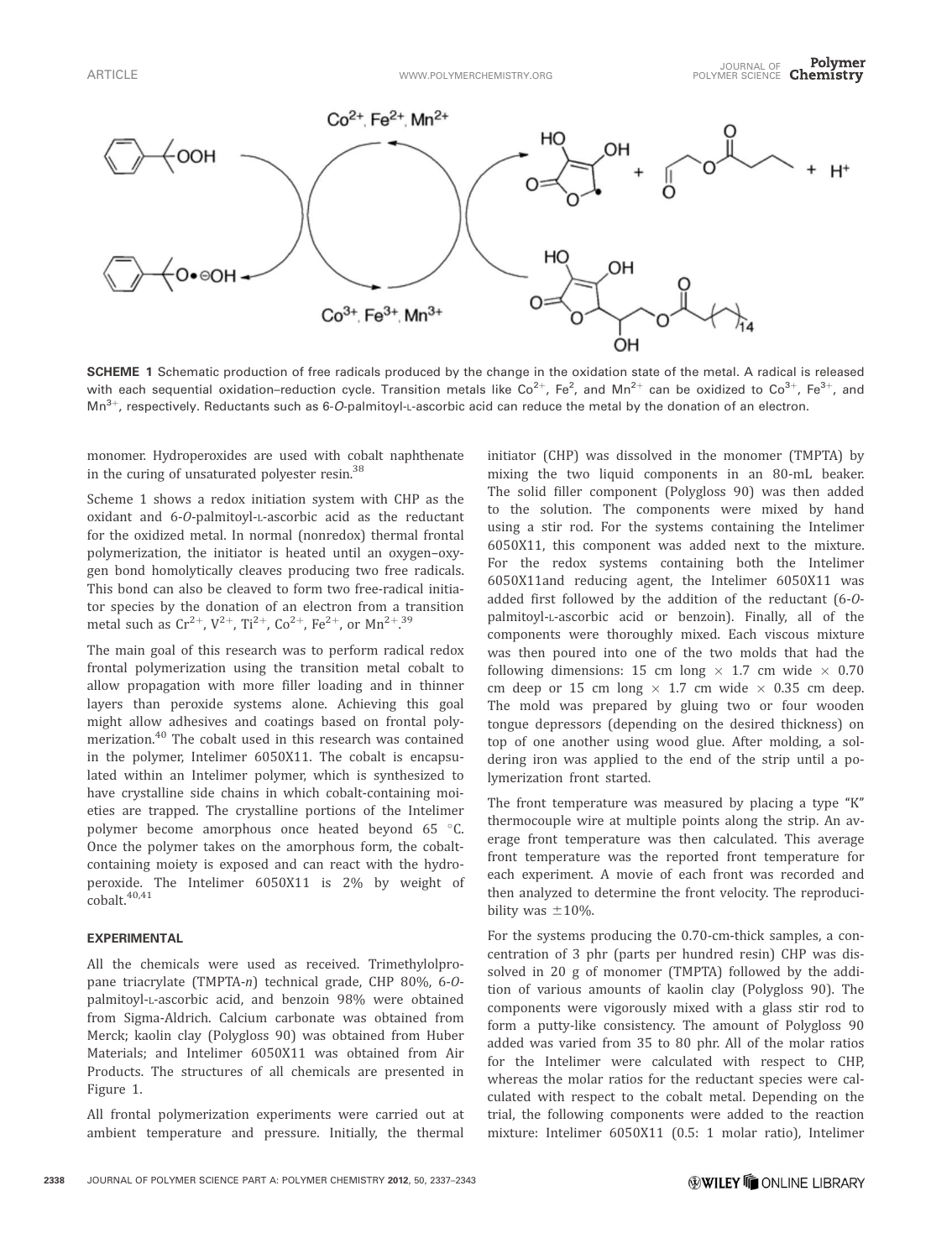

FIGURE 1 The structures of all reagents.

6050X11 + 6-O-palmitoyl-L-ascorbic acid  $(0.5: 1$  and 1:1 molar ratio), or Intelimer  $6050X11 + \text{benzoin}$  (0.5:1 and 1:1 molar ratios).

For the systems producing the 0.35-cm-thick samples, 5 phr CHP was dissolved in 10 g of TMPTA followed by the addition of various amounts of Polygloss 90 ranging from 30 to 50 phr. Finally, 2.32 g of Intelimer 6050X11 was added, and the formulation was vigorously mixed with a glass stir rod before being molded into a strip.

# RESULTS AND DISCUSSION

The concentration of the thermal initiator is an important factor in frontal polymerization. $2,42$  When the initiator concentration is too low, it is not possible to sustain a front due to heat loss. On the contrary, if the concentration of the initiator is very high, the pot life may be short, making the system less useful. To find an optimal concentration of initiator, several experiments were performed with concentrations of

 $3.5$ 350  $300$ Front Velocity (cm/min)  $2.5$ 250 Temperature  $2.0$  $1.5$ 150  $1.0$ 100 · Velocity  $0.5$ 50 ▲ Temperature  $0.0$  $\mathbf 0$  $\mathbf{1}$ 5 Thermal Initiator (phr)

FIGURE 2 Front velocity and temperature as a function of a thermal initiator (cumene hydroperoxide) concentration for a 0.70-cm-thick sample with 60 phr kaolin.

ence of the front velocity and the front temperature on the concentration of the thermal initiator. As can be observed in Figure 2, the initiator concentration

CHP ranging from 2 to 5 phr. Figure 2 illustrates the depend-

affected the  $T_{\text{max}}$ . An increase in the CHP concentration from 2 to 5 phr caused an increase of the  $T_{\text{max}}$  from 240 to 260 °C. With CHP concentrations less than 2 phr, no front propagated. With concentrations greater than 2 phr, the front velocity was weakly dependent on the CHP.

For 0.70-cm-thick samples and a 3 phr thermal initiator concentration, the front velocity and the front temperature as a function of filler concentration were determined without Intelimer (Fig. 3) and with Intelimer (Fig. 4). The presence of Intelimer caused an average decrease in the front temperature of  $\sim$ 20%. However, more kaolin was required in the Intelimer-containing systems to achieve moldable putty (55 phr) when compared with the Intelimer-free system (20 phr).



FIGURE 3 Front velocity and temperature as a function of kaolin loading for a 0.70-cm-thick sample containing 3 phr cumene hydroperoxide.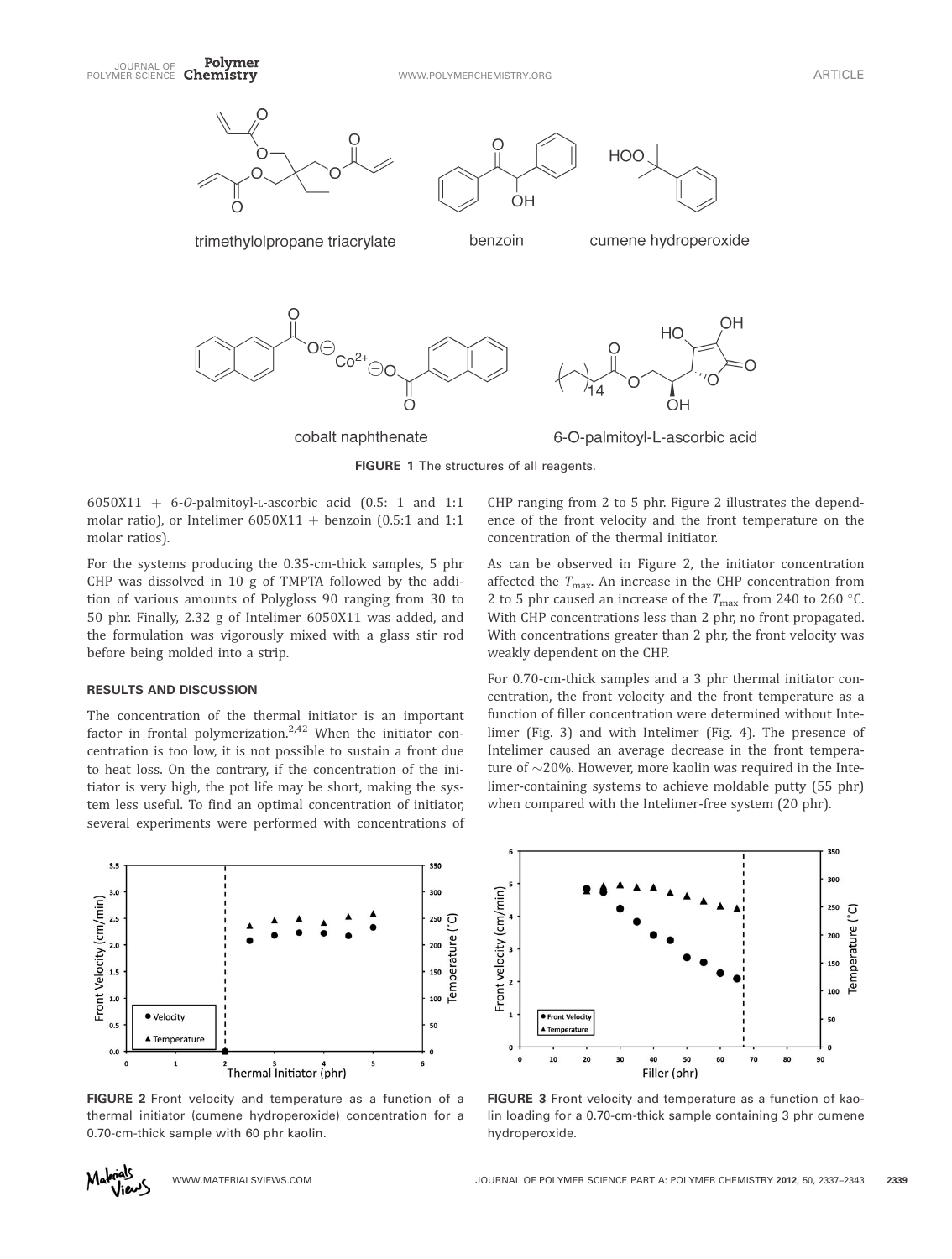

FIGURE 4 Front velocity and temperature as a function of kaolin loading for a 0.70-cm-thick sample containing 3 phr cumene hydroperoxide and 3.2 phr Intelimer 6050X11.

The lower temperature and the slower velocity with the Intelimer are a result of the cobalt oxidizing the growing chain and attaching to the end of the chain as a reversible chain terminator for the reaction. $43,44$  This reduces the concentration of radicals, which reduces the rate of polymerization. However, when the Intelimer was used, it was observed that a front could be sustained with higher filler loading than without it. Without Intelimer, the maximum filler loading was 65 phr; however, with the Intelimer, as much as 85 phr filler could be added before the front would quench. This phenomenon was likely caused by the increase in the rate of decomposition of the initiator.

Although the results of the first experiments (lower front velocity) indicated that a thinner layer using cobalt would likely be impossible, the use of cobalt did in fact allow for fronts in thinner layers to be obtained. This can be observed in Figure 5, which illustrates the front velocity and temperature as a function of the filler concentration for systems in a 0.35-cm layer in the presence of cobalt-containing Intelimer.

It can be observed from Figure 5 that the temperature of the front decreased from 200 to 180 °C when the filler (Poly-



FIGURE 5 Front velocity and temperature as a function of the kaolin loading for a 0.35-cm-thick front containing 5 phr cumene hydroperoxide and 3.2 phr Intelimer 6050X11. The filler used in correlation with these data was kaolin clay (Polygloss 90).

gloss  $90 +$  Intelimer polymer) loading was increased from 52 to 72 phr. It can also be noted that the front velocities decreased from 1.9 cm/min to 1.4 cm/min when the filler was increased from 52 to 72 phr. Therefore, both the front velocity and the front temperature were inversely related to the filler concentration when cobalt was introduced into the system. In the case where no cobalt was added to the system, no front could be sustained at this thickness. The fact that the systems containing the cobalt could sustain a front in these thin layers could be explained by the catalytic effect of the cobalt on the CHP decomposition.

Experiments performed in the absence of Intelimer produced a smooth front with slight curvature, but with Intelimer, the front propagated in a complicated manner (Fig. 6). Such nonplanar modes of propagation have been the subject of much investigation. $40,45-51$  The complexity of the front increases with the value of the effective energy of activation. By reducing the number of propagating radicals, the transition metal reduces the contribution of the energy of activation for the termination step, which increases the effective activation energy.<sup>49,50</sup>

To increase the production of free radicals, two reductants were separately tested: benzoin and 6-O-palmitoyl-L-ascorbic acid. The reductant plays an important role in reestablishing



FIGURE 6 Patterns on the surface of the polymer samples: experiment performed in the (a) absence of Intelimer 6050X11 and (b) presence of Intelimer 6050X11.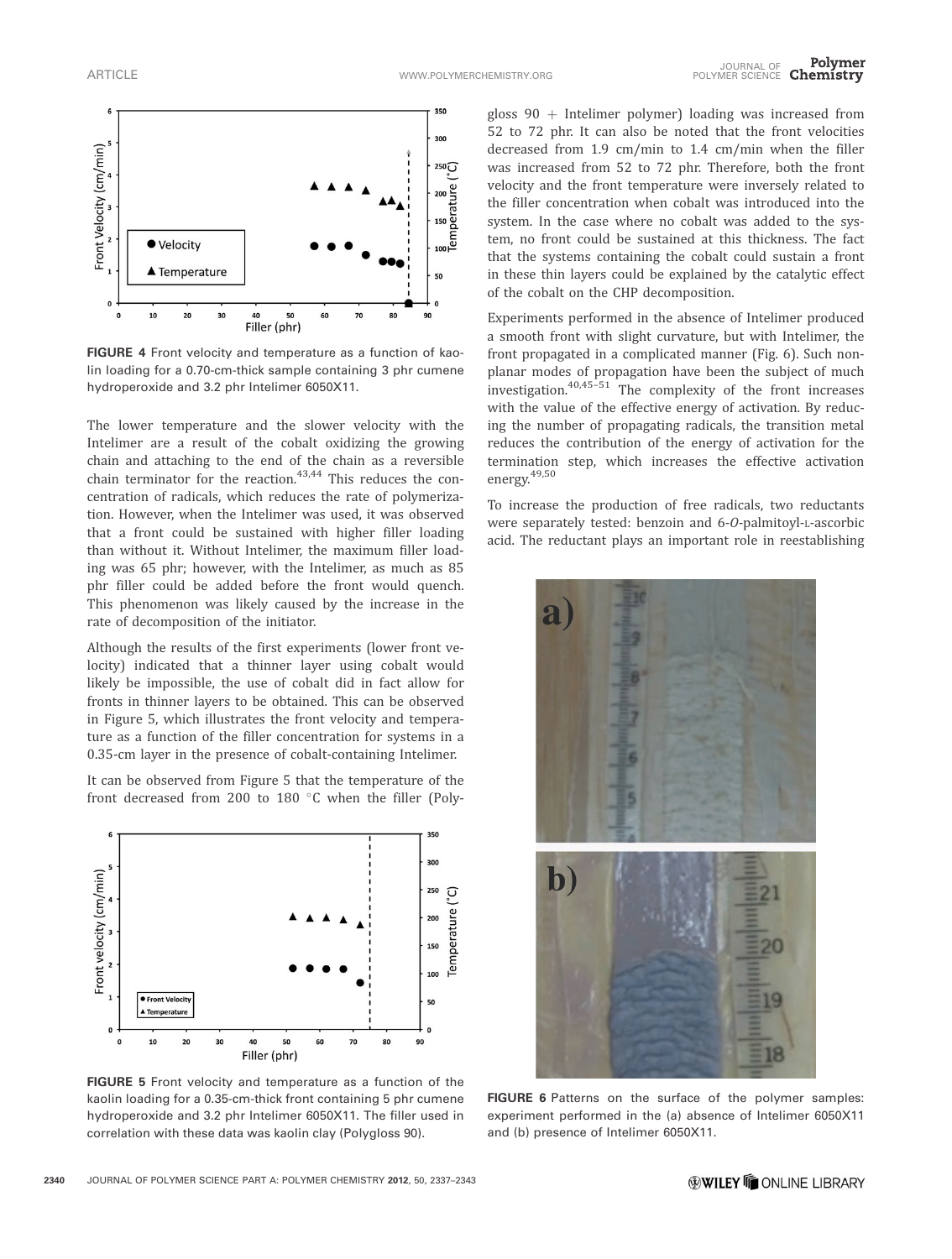the oxidation state. Once the initiator is decomposed, by the oxidation of the metal from  $Co^{2+}$  to  $Co^{3+}$ , the metal is reduced by the reductant and the cycle continues until the exhaustion of the hydroperoxide or the reductant. All of the experiments were performed using a 1:1 stoichiometric ratio between the reductant and the transition metal.

The benzoin did not significantly affect the front velocities or front temperatures in the range of 55–82 phr kaolin, which indicates that benzoin was not reacting with the cobalt to generate radicals. Another set of experiments was performed using 6-O-palmitoyl-L-ascorbic acid as the reductant. As can be observed in Figure 7, the system with 6-O-palmitoyl-Lascorbic acid showed an average increase in the front velocity of  $\sim$ 140% when compared with the experiments without reductant. This result indicates that the oxidation and sequential reduction of the metal cobalt resulted in an increase in the rate of free radical production, causing an increase in the front velocity. The reductant could have also competed with the radicals to react with the cobalt, which reduced the inhibitory effect of the cobalt.

To investigate this large increase in the front velocity when 6-O-palmitoyl-L-ascorbic acid was present, another set of experiments was performed without Intelimer. Similar systems containing TMPTA, CHP, and kaolin clay (differing only in the presence or absence of the reducing agent 6-O-palmitoyl-L-ascorbic acid) were studied. These data are presented in Figure 8.

On comparison of the two sets of experiments illustrated in Figure 8, we can see that there was no change in the average front temperatures or trend of the systems in the range of 40 and 70 phr of filler loading; however, the average front velocity did increase by  $\sim$ 150% when the reductant (6-0palmitoyl-L-ascorbic acid) was added in the same range of filler loading. When 6-O-palmitoyl-L-ascorbic acid was added, it was possible to run a front with  $>100$  phr of filler, whereas when no 6-O-palmitoyl-L-ascorbic acid was added, the maximum filler loading was found to be only 70 phr.



FIGURE 7 A comparison of the front velocities and temperatures as a function of the amount of filler (kaolin) for 0.70-cmthick layers containing 5 phr cumene hydroperoxide and 3.2 phr Intelimer 6050X11, with and without 6-O-palmitoyl-L-ascorbic acid.



FIGURE 8 A comparison of the front velocities and temperatures as a function of the filler concentration (kaolin) for 0.70 cm-thick fronts containing 5 phr cumene hydroperoxide, with and without 6-O-palmitoyl-L-ascorbic acid.

This result indicated that some other metal could be involved in the redox system because no cobalt was added.

To investigate how the 6-O-palmitoyl-L-ascorbic acid could be involved in the observed phenomena, another set of experiments using a different filler was performed. Figure 9 shows the front velocity and the front temperature as function of the filler loading. The front temperature was not significantly affected by the filler loading. However, the front velocity was significantly higher when kaolin clay was used instead of calcium carbonate, both in the presence of 6-Opalmitoyl-L-ascorbic acid. We attribute the relative increase in the front velocity associated with the use of kaolin clay to transition metal contaminants in kaolin clay, which is consistent with literature reports.<sup>52</sup>

In an attempt to exploit the accelerating effect of kaolin clay while maintaining a usable pot life, a set of experiments using a combination of calcium carbonate and kaolin clay was performed. A pot-life study coupled with frontal



FIGURE 9 A comparison of the front velocities and temperatures as a function of the filler loading for 0.70-cm-thick layers containing 5 phr cumene hydroperoxide and either calcium carbonate or kaolin (Polygloss 90).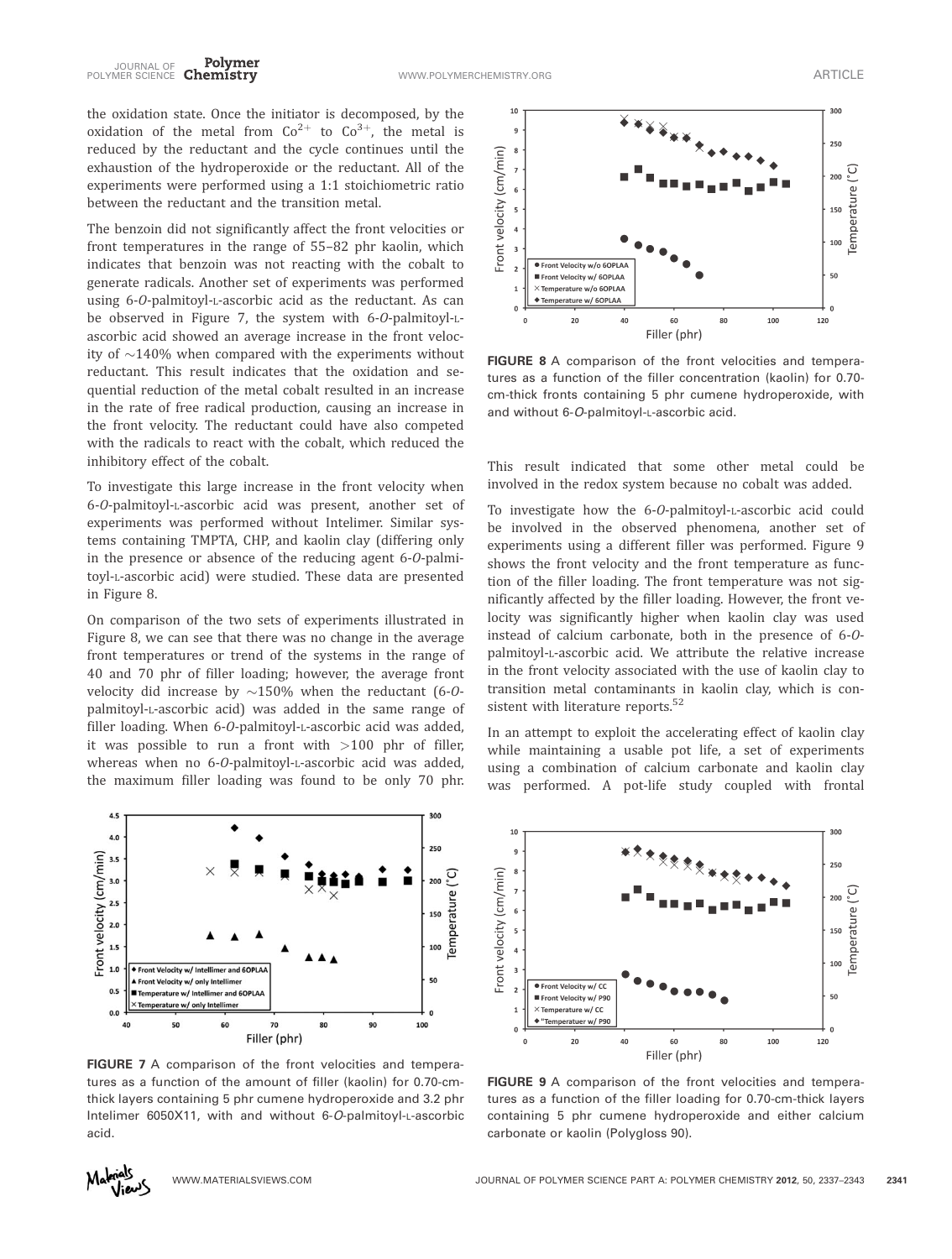

FIGURE 10 Front velocity and temperature as a function of the filler concentration for a 0.35-cm-thick layer containing 5 phr cumene hydroperoxide and 3.2 phr 6-O-palmitoyl-L-ascorbic acid. The filler was a mixture of 80% calcium carbonate and 20% kaolin clay (Polygloss 90).

polymerization experiments established that using 80% calcium carbonate and 20% kaolin clay as fillers in the presence of 3.2 phr 6-O-palmitoyl-L-ascorbic acid produced a system with a pot life of 90 min while still being reactive enough to sustain a front of polymerization in a 0.35-cmthick layer.

Figure 10 shows the data of the front velocity and the front temperature as a function of filler loading (a mixture of 80% calcium carbonate and 20% kaolin clay filler). As can be observed in Figure 10, when the loading of the mixture was increased from 40 phr to 80 phr, the front temperature decreased from 240 to 180  $^{\circ}$ C and the front velocity decreased from 3.5 to 2.5 cm/min.

## **CONCLUSIONS**

We studied free-radical frontal polymerization of TMPTA-n with CHP as the initiator and tested the effect of Intelimer 6050X11, which is a cobalt-containing polymer. The Intelimer melts at 63 $\degree$ C, at which point the cobalt is available to react with the hydroperoxide via a redox reaction to generate free radicals. As anticipated, the presence of the Intelimer decreased the minimal layer thickness in which a front could propagate and increased the maximum tolerable filler loading for front propagation. The pot life was on the order of days. However, the Intelimer also decreased front velocity and caused nonplanar modes of front propagation.

We also tested the effect of reductants with Intelimer. Benzoin did not significantly affect the velocity or front temperature. However, 6-O-palmitoyl-L-ascorbic acid increased the front velocity by as much as two times while not affecting the front temperature. Interestingly, without the Intelimer, the 6-O-palmitoyl-L-ascorbic acid increased the front velocity (as much as three times) if kaolin was used as filler, but not if calcium carbonate was used. We suppose that this is due to impurities in the kaolin. Using the data obtained from this study, we developed a system containing kaolin and calcium carbonate that could sustain a frontal polymerization in a layer as thin as 0.35 cm while still maintaining a pot life of  $\sim$ 90 min.

The authors thank Air Products for the Intelimer 6050X11.

### REFERENCES AND NOTES

1 Pojman, J. A.; Ilyashenko, V. M.; Khan, A. M. J. Chem. Soc. Faraday Trans. 1996, 92, 2825–2837.

2 Chechilo, N. M.; Khvilivitskii, R. J.; Enikolopyan, N. S. Dokl. Akad. Nauk SSSR 1972, 204, 1180–1181.

3 Pojman, J. A.; Elcan, W.; Khan, A. M.; Mathias, L. J. Polym. Sci. Part A: Polym. Chem. 1997, 35, 227-230.

4 White, S. R.; Kim, C. J. Reinforced Plast. Compos. 1993, 12, 520–535.

5 White, S. R.; Kim, C. In International SAMPE Symposium and Exhibition, 37th, Anaheim, CA, March 9–12, 1992, Proceedings (A93-15726 04-23); pp 240–251.

6 Kim, C.; Teng, H.; Tucker, C. L.; White, S. R. J. Comp. Mater. 1995, 29, 1222–1253.

7 Nagy, I. P.; Sike, L.; Pojman, J. A. Adv. Mater. 1995, 7, 1038–1040.

8 Nagy, I. P.; Sike, L.; Pojman, J. A. J. Am. Chem. Soc. 1995, 117, 3611–3612.

9 Pojman, J. A.; Fortenberry, D. I.; Khan, A.; Ilyashenko, V. M. In Synthesis and Characterization of Advanced Materials, ACS Symposium Series No. 681; Serio, M. A.; Gruen, D. M.; Malhotra, R., Eds.; American Chemical Society: Washington, DC, 1998; pp 220–235.

10 Alzari, V.; Nuvoli, D.; Scognamillo, S.; Piccinini, M.; Gioffredi, E.; Malucelli, G.; Marceddu, S.; Sechi, M.; Sanna, V.; Mariani, A. J. Mater. Chem. 2011, 21, 8727-8733.

11 Hu, T.; Chen, S.; Tian, Y.; Pojman, J. A.; Chen, L. J. Polym. Sci. Part A: Polym. Chem. 2006, 44, 3018-3024.

12 Szalay, J.; Nagy, I.; Báyai, I.; DeáK, G.; Bazsa, G.; Zsuga, M. Macromol. Rapid Commun. 1999, 20, 315–318.

13 Chen, S.; Sui, J.; Chen, L.; Pojman, J. A. J. Polym. Sci. Part A: Polym. Chem. 2005, 43, 1670–1680.

14 Pojman, J. A.; McCardle, T. W. (The University of Southern Mississippi). U.S. Patent 6,057,406, 2000.

15 Vicini, S.; Mariani, A.; Princi, E.; Bidali, S.; Pincin, S.; Fiori, S.; Pedemonte, E.; Brunetti, A. Polym. Adv. Technol. 2005, 16, 293–298.

16 Fiori, S. M. G.; Marianai, A.; Ricco, L.; Casazza, E. e-Polymers 2002, 57, 1–10.

17 Nason, C.; Roper, T.; Hoyle, C.; Pojman, J. A. Macromolecules 2005, 38, 5506–5512.

18 Mota-Morales, J. D.; Gutierrez, M. C.; Sanchez, I. C.; Luna-Barcenas, G.; del Monte, F. Chem. Commun. 2011, 47, 5328–5330.

19 Washington, R. P.; Steinbock, O. J. Am. Chem. Soc. 2001, 123, 7933–7934.

20 Lu, G. D.; Yan, Q. Z.; Ge, C. C. Polym. Int. 2007, 56, 1016–1020. 21 Yan, Q.; Zhang, W. F.; Lu, G. D.; Su, X. T.; Ge, C. C. Chem. Eur. J. 2006, 12, 3303–3309.

22 Alzari, V.; Mariani, A.; Monticelli, O.; Valentini, L.; Nuvoli, D.; Piccinini, M.; Scognamillo, S.; Bon, S. B.; Illescas, J. J. Polym. Sci. Part A: Polym. Chem. 2010, 48, 5375–5381.

23 Fang, Y.; Yu, H.; Chen, L.; Chen, S. Chem. Mater. 2009, 21, 4711–4718.

24 Caria, G.; Alzari, V.; Monticelli, O.; Nuvoli, D.; Kenny, J. M.; Mariani, A.; Bidali, S.; Fiori, S.; Sangermano, M.; Malucelli, G.;